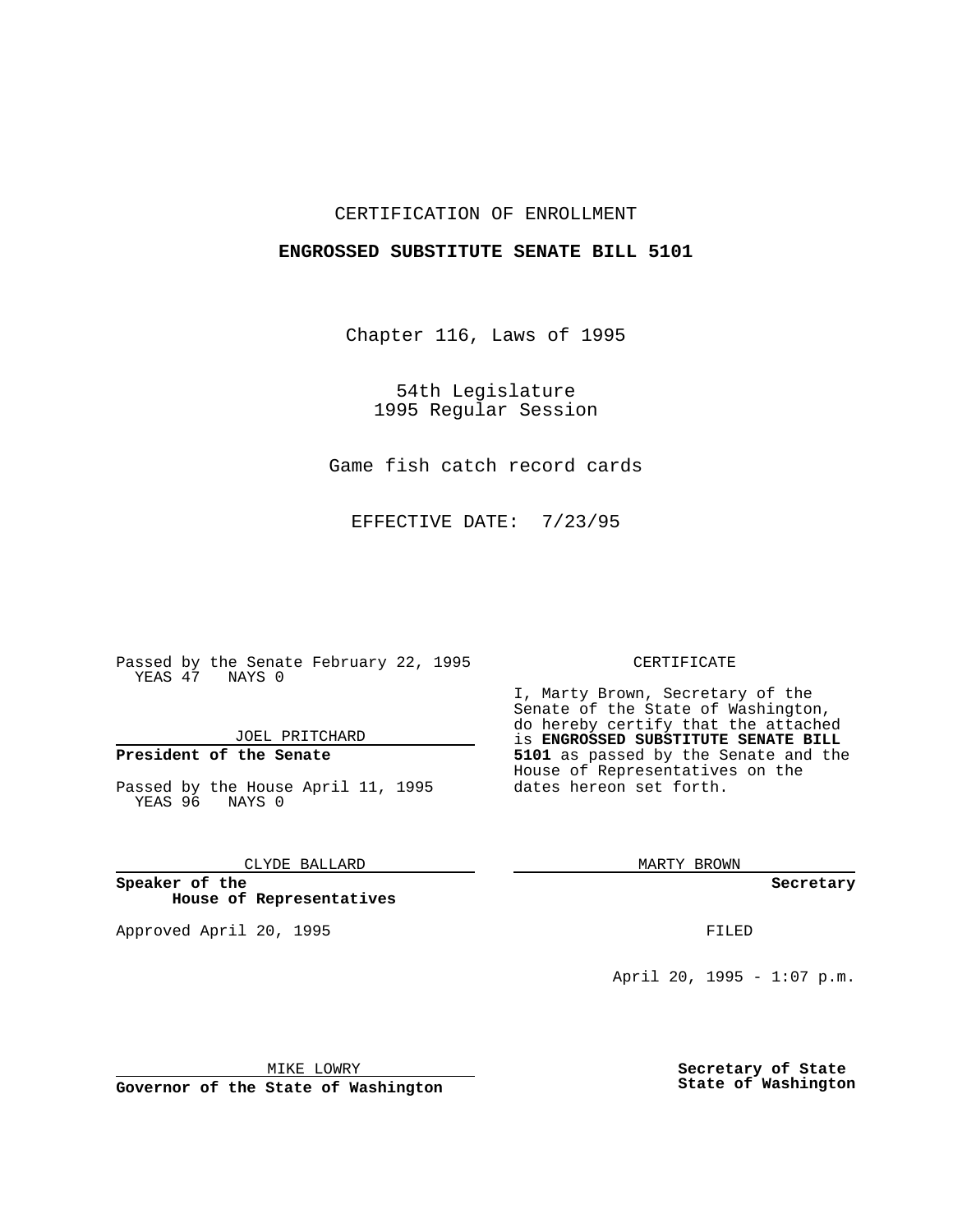## **ENGROSSED SUBSTITUTE SENATE BILL 5101** \_\_\_\_\_\_\_\_\_\_\_\_\_\_\_\_\_\_\_\_\_\_\_\_\_\_\_\_\_\_\_\_\_\_\_\_\_\_\_\_\_\_\_\_\_\_\_

\_\_\_\_\_\_\_\_\_\_\_\_\_\_\_\_\_\_\_\_\_\_\_\_\_\_\_\_\_\_\_\_\_\_\_\_\_\_\_\_\_\_\_\_\_\_\_

Passed Legislature - 1995 Regular Session

### **State of Washington 54th Legislature 1995 Regular Session**

**By** Senate Committee on Natural Resources (originally sponsored by Senators Drew, Oke, Haugen and Winsley; by request of Department of Fish and Wildlife)

Read first time 01/30/95.

1 AN ACT Relating to game fish catch record cards; and amending RCW 2 77.32.050, 77.32.060, 77.32.070, 77.32.090, 77.32.250, 77.32.256, and 3 77.32.360.

4 BE IT ENACTED BY THE LEGISLATURE OF THE STATE OF WASHINGTON:

5 **Sec. 1.** RCW 77.32.050 and 1987 c 506 s 77 are each amended to read 6 as follows:

7 Licenses, permits, tags, and stamps((, and punchcards)) required by 8 this chapter shall be issued under the authority of the commission. 9 The director may authorize department personnel, county auditors, or 10 other reputable citizens to issue licenses, permits, tags, and 11 stamps( $\left(\frac{1}{f} \text{ and } \frac{1}{f} \text{ and } \text{ and } \text{ collect the } \text{ appropriate } \text{ fees.} \right)$  The 12 authorized persons shall pay on demand or before the tenth day of the 13 following month the fees collected and shall make reports as required 14 by the director. The director may adopt rules for issuing licenses, 15 permits, tags, and stamps, ((and punchcards,)) collecting and paying 16 fees, and making reports.

17 **Sec. 2.** RCW 77.32.060 and 1987 c 506 s 78 are each amended to read 18 as follows: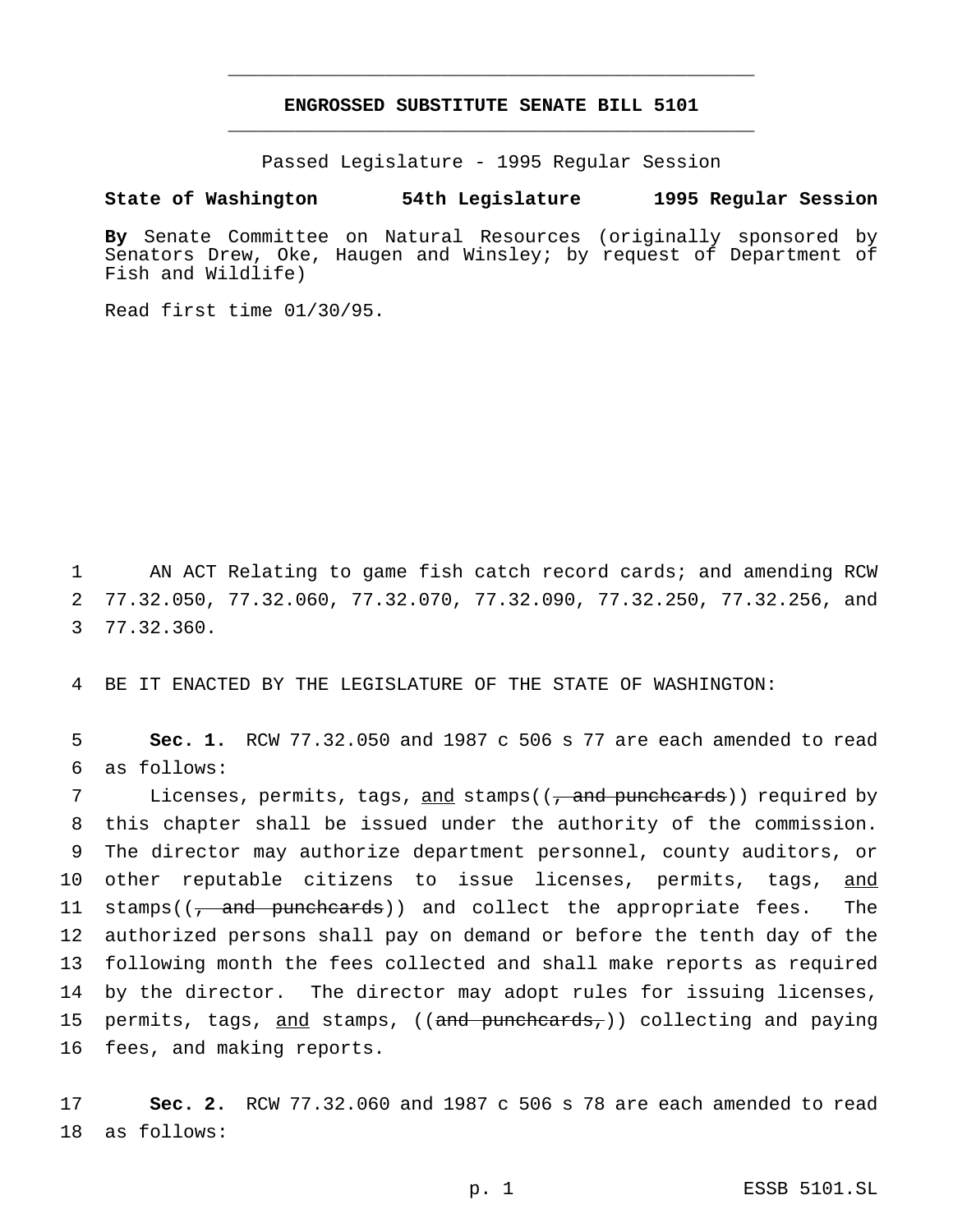The director may adopt rules establishing the amount a license 2 dealer may charge and keep for each license, tag, permit, or stamp( $(\tau$ 3 or punchcard)) issued. The director shall establish the amount to be retained by dealers to be at least fifty cents for each license issued, 5 and twenty-five cents for each tag, permit, or stamp( $(-$ or punchcard)) issued. The director shall report to the next regular session of the legislature explaining any increase in the amount retained by license dealers. Fees retained by dealers shall be uniform throughout the state.

 **Sec. 3.** RCW 77.32.070 and 1987 c 506 s 79 are each amended to read as follows:

12 Applicants for a license, permit, tag, or stamp( $(\tau$  or punchcard)) shall furnish the information required by the director. The director may adopt rules requiring licensees or permittees to keep records and make reports concerning the taking of wildlife.

 **Sec. 4.** RCW 77.32.090 and 1987 c 506 s 80 are each amended to read as follows:

 The director may adopt rules pertaining to the form, period of 19 validity, use, possession, and display of licenses, permits, tags, and 20 stamps((, and punchcards)) required by this chapter.

 **Sec. 5.** RCW 77.32.250 and 1981 c 310 s 29 are each amended to read as follows:

23 Licenses, permits, tags, and stamps((, and punchcards)) required by this chapter shall not be transferred and, unless otherwise provided in 25 this chapter, are void on January 1st following the year ( $(in)$ ) for 26 which the license, permit, tag,  $or stamp((-\n $\sigma$ r puncheard))) was issued.$ </u> Upon request of a wildlife agent or ex officio wildlife agent, persons licensed, operating under a permit, or possessing wildlife under the authority of this chapter shall produce required licenses, 30 permits, tags,  $or stamps(( $-\sigma r$ -punchcards)) for inspection and write$ </u> their signatures for comparison and in addition display their wildlife. Failure to comply with the request is prima facie evidence that the person has no license or is not the person named.

 **Sec. 6.** RCW 77.32.256 and 1994 c 255 s 13 are each amended to read as follows:

ESSB 5101.SL p. 2